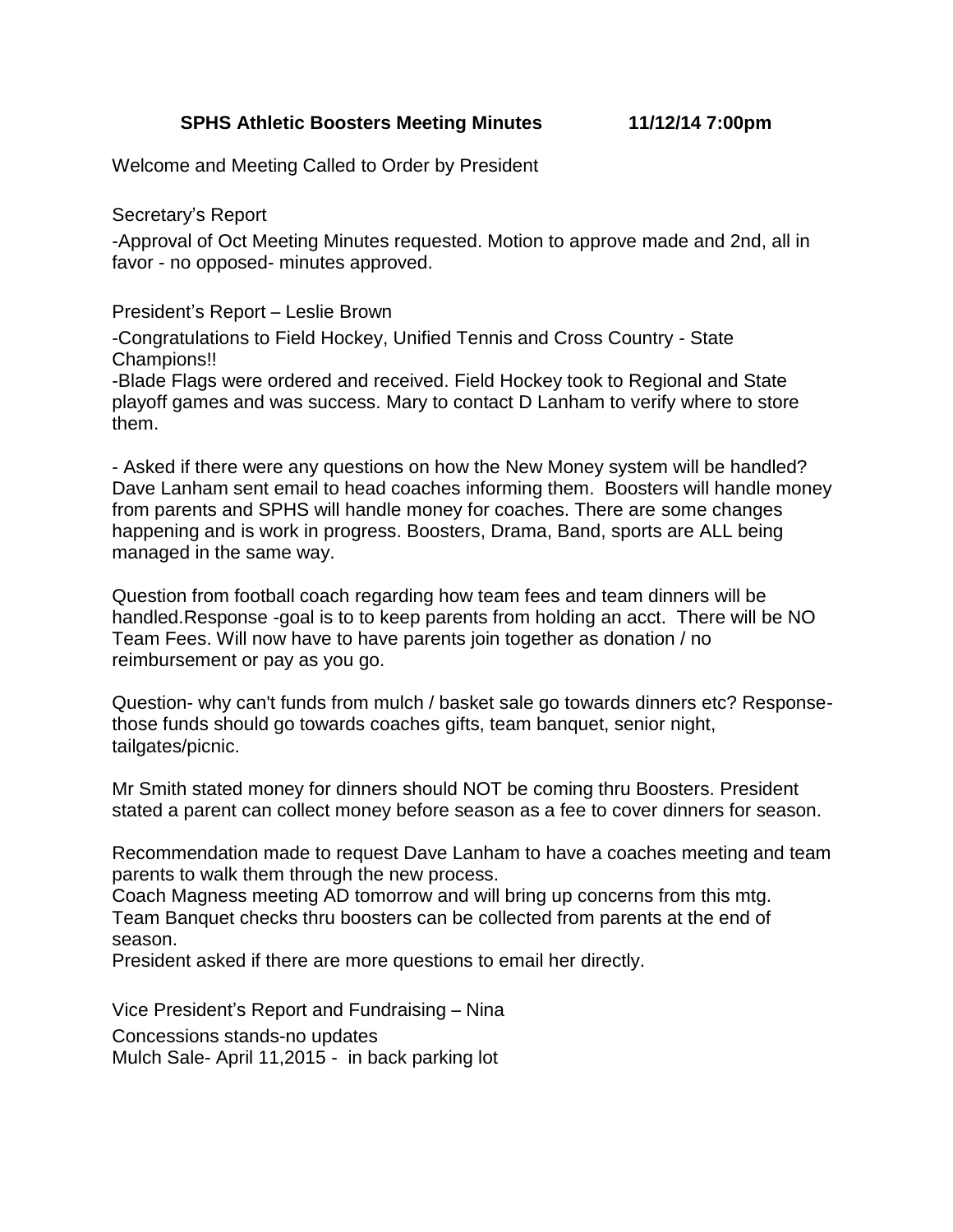Treasurers' Report –Catherine Myers

Acct balances have been emailed. Check for any errors. Acct Balance \$275,000.00 (\$102,000.00 Team Balances)

Membership Report – Becky Hogan

cheerleading only team with 100% participation. New online form now available (Membership/Forms) - aiming for ALL online registration however can still pay by check. Becky working out bugs. Acct will be pending until cleared by Becky.

Boosters Representative Liaison Report–Sherry Slattery- no report

Athletic Director's Report –Dave Lanham- no report Administration Report - Mr. Smith - no report Outstanding Action Items- none

New Business-

Lisa Magness report of Thanks from North County HS to SPHS Field Hockey for cleaning turf and to Wrestling for cleaning out locker room.

Leslie reported a few Board positions open at end of year. A nomination committee will be discussed at next mtg.

Request to recognize Brian Boru with. Plaque/certificate for the many donations throughout the year. A motion was made to spend \$40.

Adjournment. 8:00

Next Meeting December Media Center

| <b>WHO</b> | <b>ACTION ITEM</b>                                                                                                                             | <b>STATUS</b> | MISC. |
|------------|------------------------------------------------------------------------------------------------------------------------------------------------|---------------|-------|
| Mary S     | Confirm where to store flags                                                                                                                   |               |       |
| Leslie     | Scholarship Committee / Hall of Fame                                                                                                           |               |       |
| Dave       | Inquire Old Mill boosters - amount of profit                                                                                                   |               |       |
| Board      | Meeting to discuss expenses. Post on<br>website / athletic site- shows how money<br>assisting much needed items during<br>construction period. |               |       |
| Leslie     | Request AD have mtg with coaches to<br>review new process / team fees etc                                                                      |               |       |